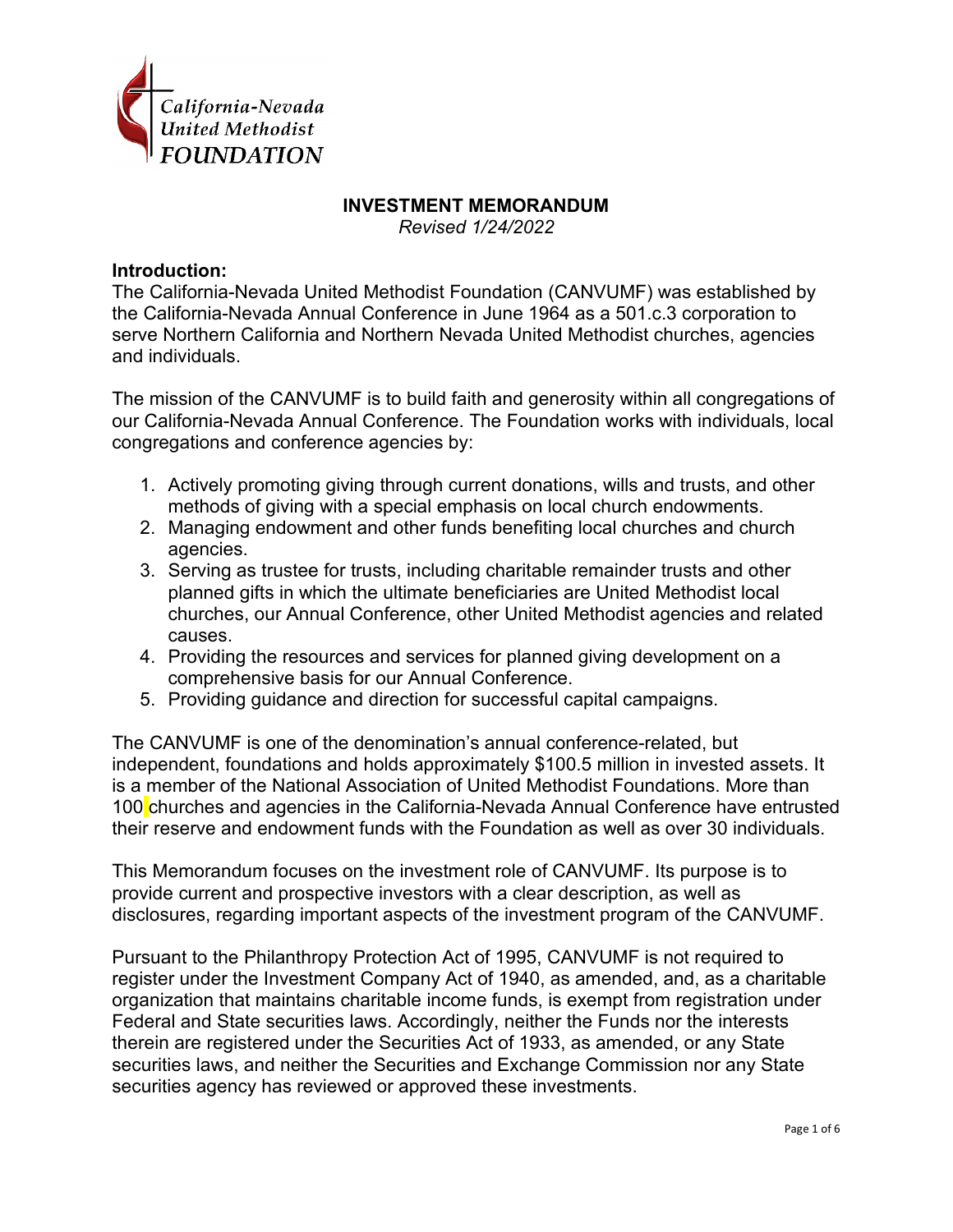# **Participating Investors:**

The CANVUMF provides investment services to the following "eligible" participants: Local United Methodist churches and/or specific church related entities in the Conference area; Tax-exempt institutions, organizations and agencies related to the United Methodist Church Tax-exempt sub-units of the United Methodist Church or related institutions, organizations and agencies; and Individual donors creating planned gifts for the benefit of United Methodist churches or agencies.

# **CANVUMF Funds:**

The CANVUMF offers four funds that are appropriate for endowment, reserve or special monies of United Methodist churches and agencies and for the investment of planned giving assets. As described under *Socially Responsible Investments*, all of the funds, subject to sound investment fundamentals, seek to invest in companies whose practices are consistent with the goals outlined in the *Social Principles* of the United Methodist Church*.*

# **Short Horizon Portfolio:**

The Short Horizon Portfolio seeks to provide investors with income on cash reserves, while preserving capital and maintaining liquidity. These goals are currently accomplished by investing in a high quality money market fund. The Portfolio's risk/reward characteristics are low compared with other CANVUMF funds. The Short Horizon Portfolio is best suited where stability of principal is of highest importance and the funds will be held for a short period of time. Further information on this portfolio is pending. Currently, funds are not being accepted into this portfolio without consultation with the Finance Director of the Foundation.

# **Intermediate Horizon Portfolio:**

The Intermediate Horizon Portfolio has a high level of current income as its primary objective. It invests in intermediate-term bonds of the U.S. government and its agencies and investment-grade corporate bonds. Its risk/reward characteristics are low to moderate, a reflection of higher yields from longer maturities and greater price volatility compared with money market securities. The Intermediate-Horizon Portfolio is best suited to those requiring high income where the potential for the erosion of purchasing power is of secondary concern. The Intermediate-Horizon portfolio is also appropriate for those who also wish to invest in the Equity Portfolio and thereby create their own "balanced" portfolio.

# **Asset Allocation Portfolio:**

The Asset Allocation Portfolio places greater emphasis on growth in principal and less emphasis on current income. The goal of the long-term real growth of principal and income is achieved by a target allocation of 60% equities and 40% fixed income. The fund is allowed between 70/30% on the high side and 50/50% on the low side before correction is mandated. Other corrections of the allocation are at the discretion of the investment manager. This fund has a moderate risk/return profile. The Fund is best suited to those investors who seek long-term appreciation with modest income needs.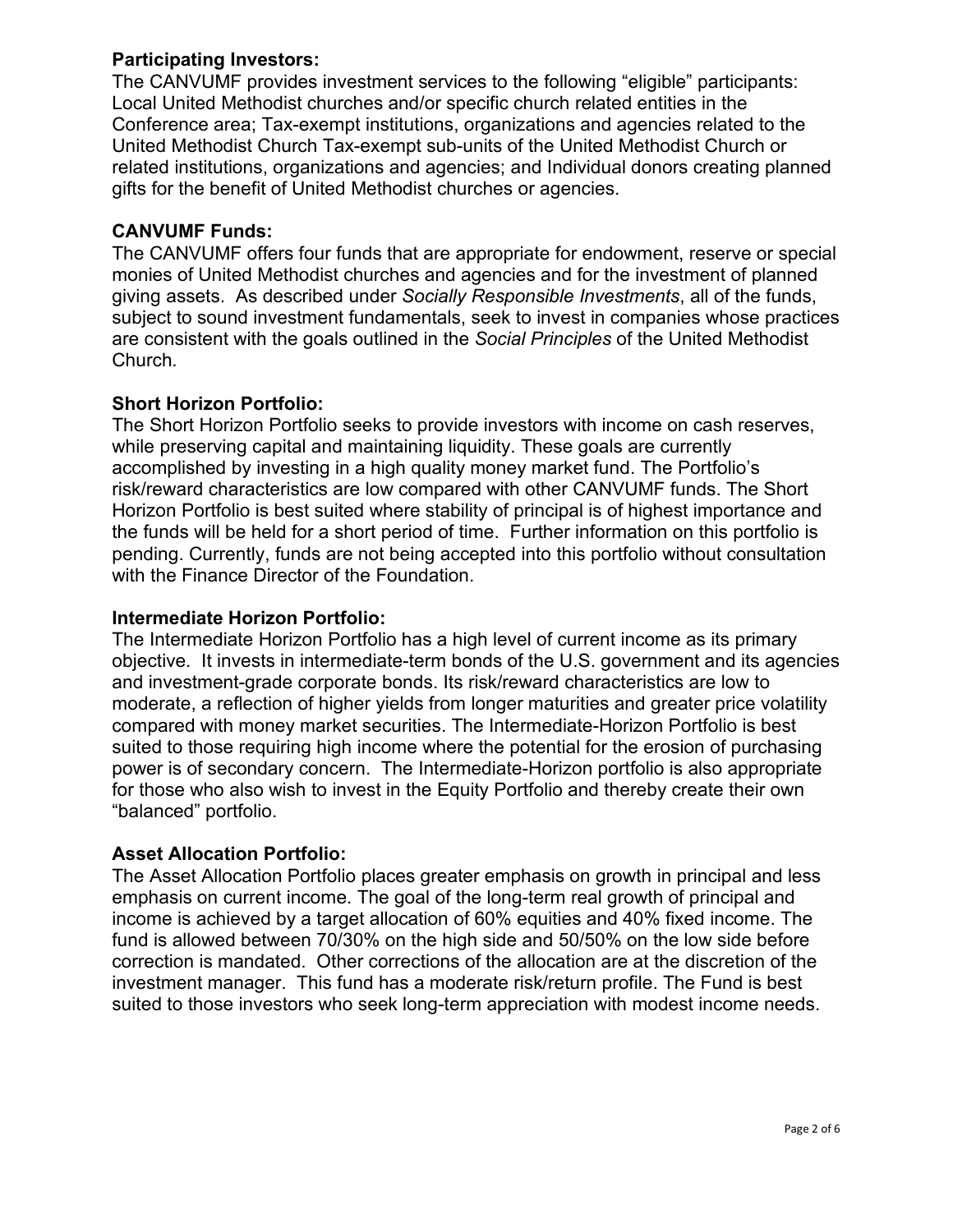# **Equity Portfolio:**

The Equity Portfolio seeks long-term growth of capital and income, with current dividend income a secondary consideration. The goal is accomplished through a diversified portfolio, which is invested in high-quality common stocks and securities convertible into common stocks. The risk/reward characteristics of the Portfolio are moderate. The Equity Portfolio is best suited to those investors who can accept greater volatility in exchange for higher long-term total return. As noted above, the Equity Portfolio may be used with the Intermediate-Horizon Portfolio to create a customized "balanced" portfolio.

## **Risk Considerations:**

Investments held in each of these portfolios are selected, based on fundamental financial considerations. Quality is an important criterion, and diversification of assets is applied to minimize risk. However, investing in the securities markets inherently involves the risk of possible investment loss. It is generally understood that equity portfolios have higher market volatility and also a higher risk of loss than fixed income portfolios. Even though the Foundation expects long-term investments of the above-described funds will result in positive rates of return, there is no guarantee of such a result, written or implied. In addition, remember that past investment performance is no guarantee of future investment results.

## **Socially Responsible Investments:**

Consistent with the policy goals of the General Conference of The United Methodist Church, the CANVUMF funds are invested in a manner that emphasizes social justice and social usefulness as well as financial return and financial security. To those ends, the CANVUMF Follow the ethical mandates of the United Methodist *Book of Discipline* paragraph 717 in all investments. Investments shall not knowingly be made in any company or entity whose core business activity involves the production and/or assembly, direct sale, distribution, and/or marketing of the following products and/or services:

- a. alcoholic beverages;
- b. cigarettes, cigars, chewing tobacco or smokeless tobacco;
- c. gaming or lottery industries, including the ownership, operation or management of casinos, racetracks, off-track betting parlors and other gambling enterprises;
- d. adult entertainment, including pornography and other harmful materials;
- e. antipersonnel weapons (land mines, "assault‐type" automatic and semiautomatic weapons, firearms, etc.), armaments, ammunition or weapons delivery systems provided for commercial and private;
- f. privately operated correctional facilities, including jails, prisons, penitentiaries, detention centers, prison camps and transfer centers.

To ensure compliance with the *Book of Discipline*, the Foundation follows guidelines published by Wespath (United Methodist Church General Board of Pensions and Health Benefits), as revised from time to time, including the requirement for divestiture that the Wespath places upon its fund managers. In practice, our investment managers systematically reviews the list of excluded companies maintained by the Wespath and utilizes this list as a primary source of data for the social screening process.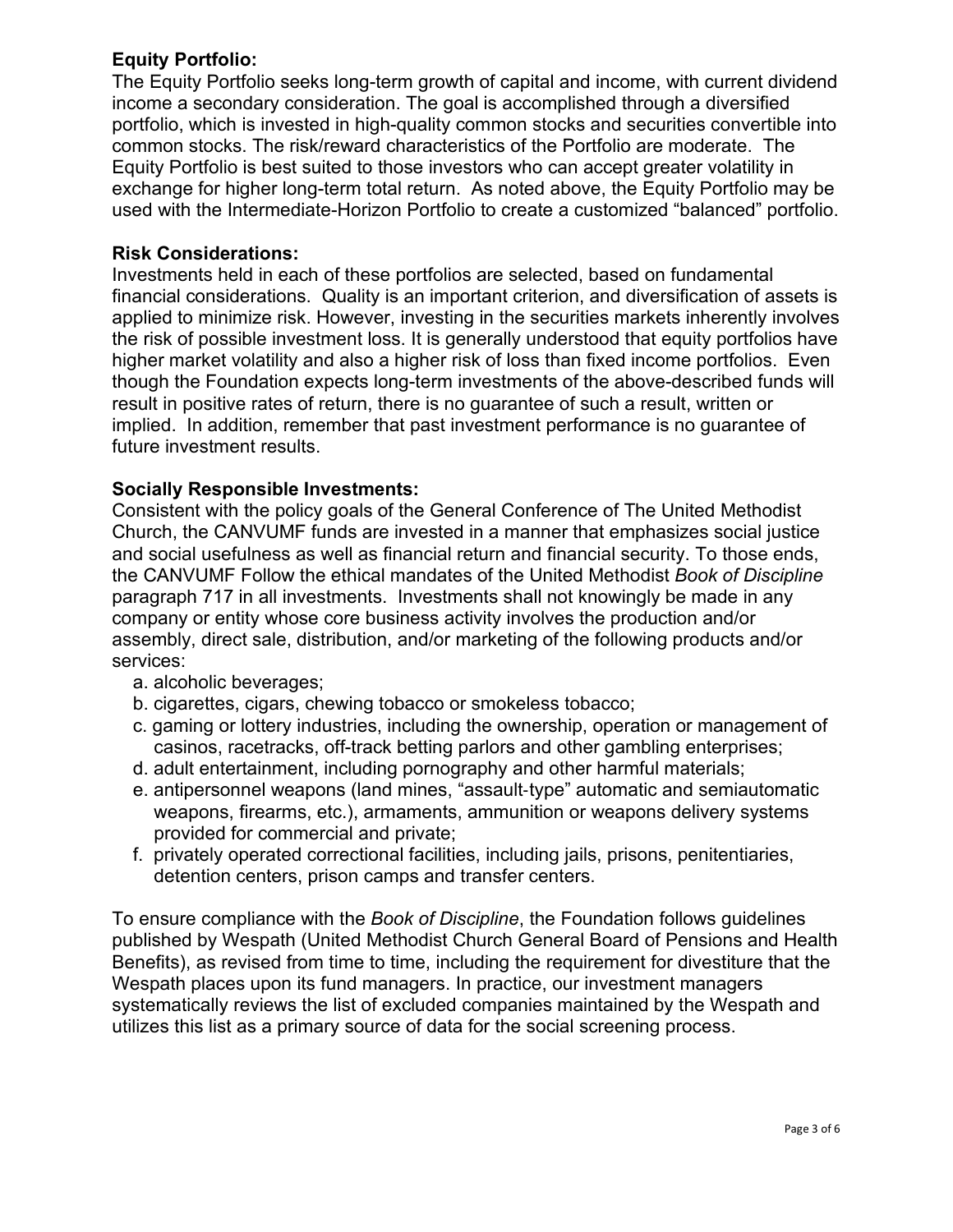## **Governance and Staff:**

The CANVUMF is governed by volunteer Board of Directors. Candidates for the Board are recommended by the CANVUMF Nominating and Governance Committee and then elected by the Board of Directors. The Board meets three times a year. An Executive Committee meets as needed. An Investment Committee of the CANVUMF meets quarterly and serves as the principal liaison with the CANVUMF investment managers.

The CANVUMF employs an Executive Director, Director of Finance and Trust Administration, and Administrative Services Manager.

#### **Investment Management:**

The Foundation uses two Investment Managers for three of the four basic CANVUMF Portfolios.

The Summitry started serving the Foundation on June 25, 2008. They manage approximately one-half of the Asset Allocation Portfolio and the Equity Portfolio and all of the Intermediate Horizon Portfolio. Summitry was formed in 2003 by a group of seasoned Investment Managers and has had a sterling performance record. Summitry provides a disciplined risk aversion investment strategy and will adhere to socially responsible investing. Summitry has over \$2 billion in total assets under management.

Bailard has been serving the Foundation and its clients since 2016. They share in the management of our Asset Allocation and Equity Portfolios. They also manage our Donor Advised Funds and Charitable Remainder Trusts. With a rich history of over 45 years, Bailard has developed expertise in serving institutional investors, from pension funds and endowments to foundations and family offices. Bailard has \$5.2 billion in total assets under management.

Wells Fargo Wealth Management has been serving the Foundation and its clients through management of our Gift Annuities since 2010.

#### **Custody, Administration and Other Service Providers:**

Charles Schwab is the custodian for the major portion of the portfolios except the Short Horizon Portfolio. Vanguard is the custodian of those funds in their money market fund. Wells Fargo is Custodian of the funds related to the Gift Annuities

The CANVUMF serves as its own administrator, a role in which records are maintained for the specific units and values attributable to each participant's account. The Foundation uses a trust accounting system that provides regular reports on account activity. This record system serves as an important backup for local church and agency records, including information on donations and donor restrictions.

The Foundation contracts with an outside auditor to conduct its annual audit. A copy is available upon request from our Executive Office in West Sacramento.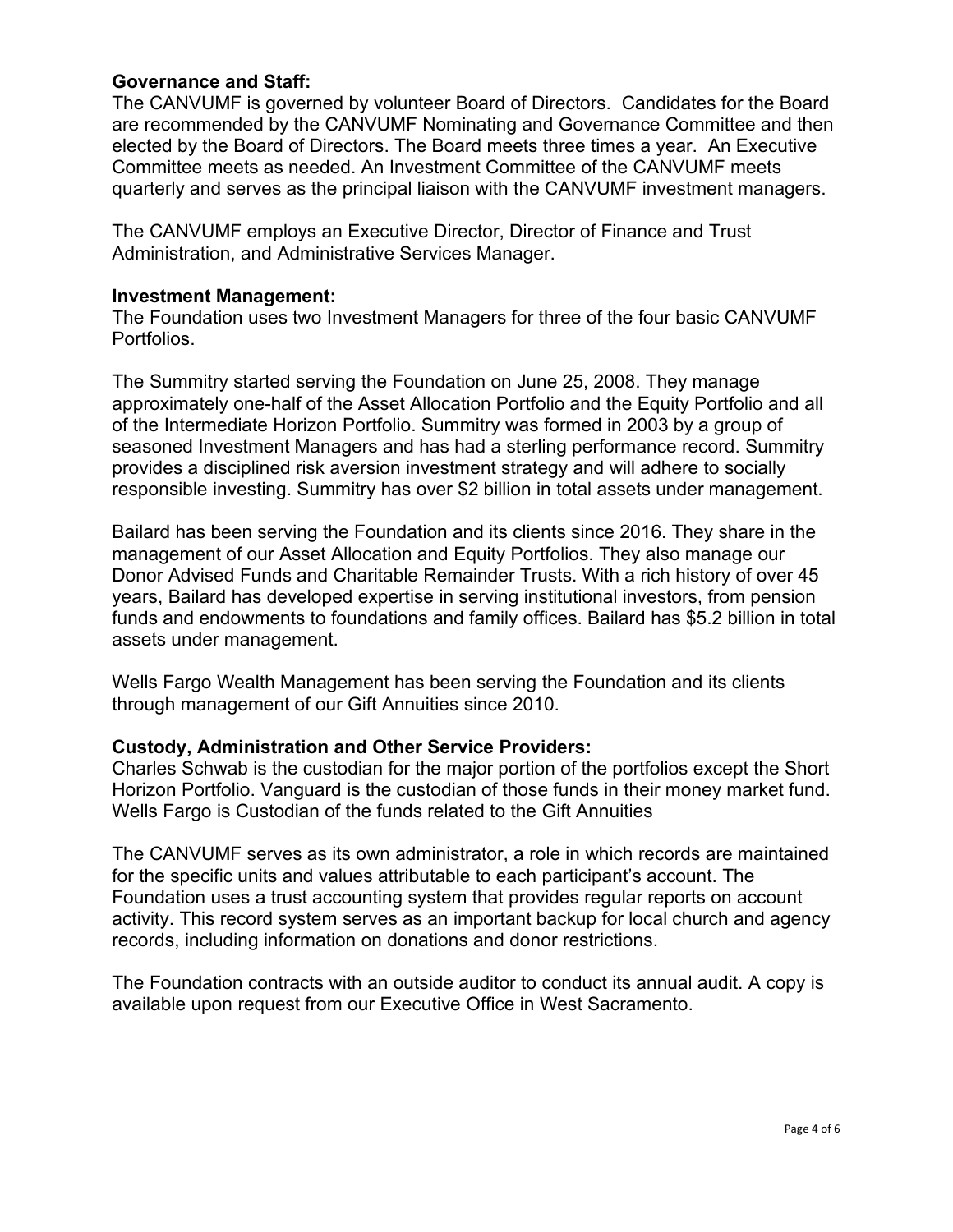## **Purchase and Redemption of Units:**

The assets of the portfolios are valued on the last business day of each month and a net asset value of the units of each of the funds is calculated. Units in the funds may be purchased or redeemed at net asset value at month end, provided that notice has been received at the CANVUMF office by the 25th of the month.

The minimum initial deposit to establish an account with the Foundation is \$10,000.00 for all individual accounts.

The CANVUMF form, *Trust Agreement for Invested Funds*, must be completed by each church or agency wishing to invest in one of the CANVUMF Portfolios. Purchases may be affected by check, wire transfer, or through the transfer of stocks or bonds. All funds are "no-load," i.e., there are no charges for the purchase or redemption of units.

#### **Distributions:**

Portfolios pay dividends from interest and/or dividends quarterly, approximately midmonth in January, April, July and October. Any investors not wishing to receive distributions in cash may request to have their dividends reinvested in units.

#### **Expenses:**

The CANVUMF Portfolios operate similar to a family of no-load mutual funds. The current fee schedule, effective as of January 1, 2015, for the Foundation's annual administrative fee is as follows:

0.75% for first \$750,000 0.30% on next \$750,000 0.15% on balance of market value

This fee is calculated monthly as  $1/12<sup>th</sup>$  of the annual fee (as listed in the above fee schedule) and deducted from each participant church or agency account administered by the Foundation. The actual dollar amount of this fee for the period and year-to-date is reported on the participant's quarterly account statement.

In addition, each of the portfolios has a quarterly equivalent of the following annual charges: Short Horizon Portfolio – 0.24%; Intermediate Horizon Portfolio – 0.35%; Equity Portfolio – approximately 0.45%\*; and Asset Allocation – approximately 0.45%. These charges are for related investment management and advisory services provided and are deducted directly from the portfolios. When the investment managers report the percent of gain or loss it is net of these fees. The only other investment charges to the portfolios are brokerage fees, which are institutional rates, generally 3-5 cents per share or less.

*\* These expenses are listed as approximate because they are based on the sliding fee schedule for the total equity funds under management; and the Asset Allocation Portfolio also is a blend of this scheduled amount. Further detail on these current charges is available upon request.*